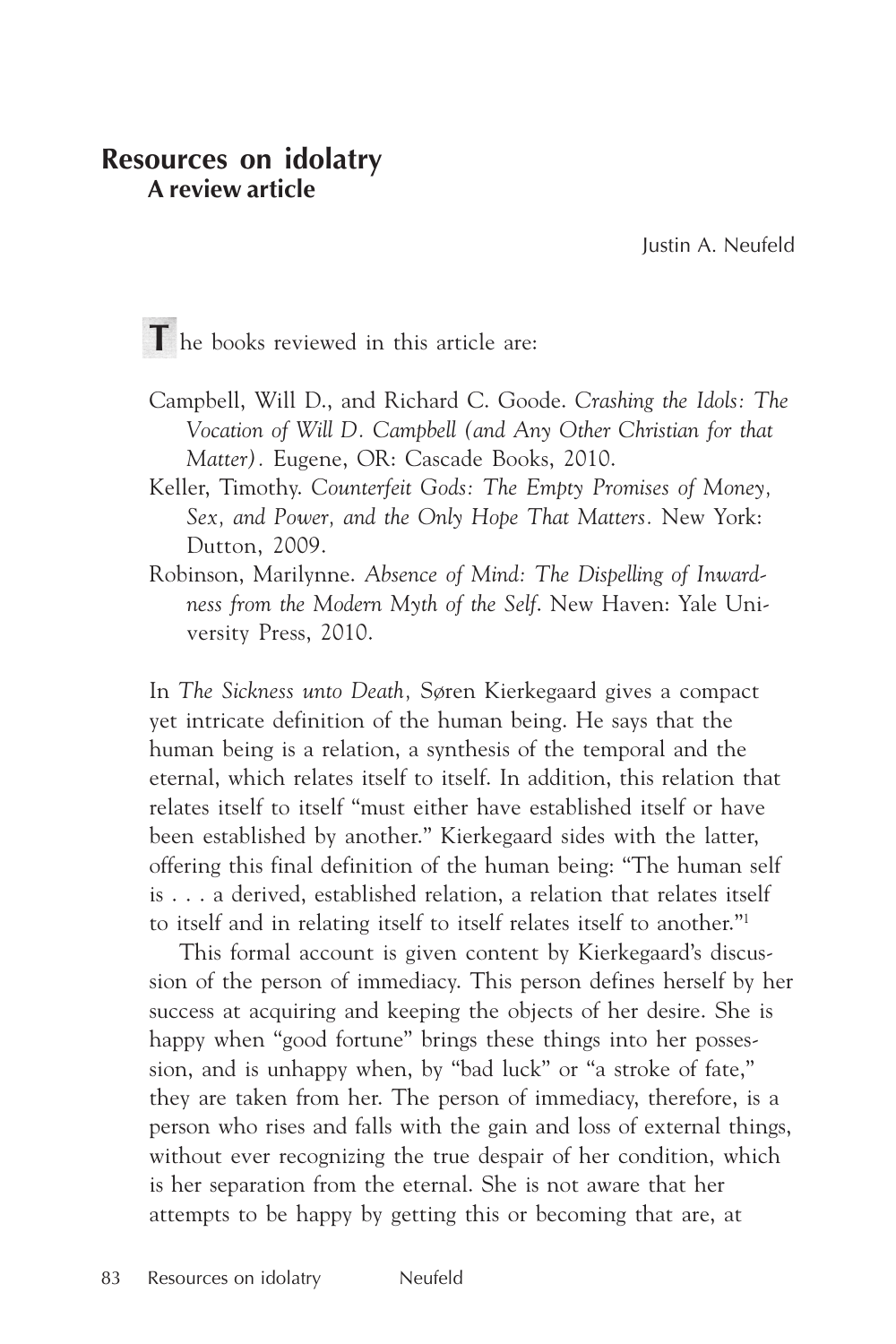bottom, attempts to be rid of herself as spirit, that is, as a synthesis of the temporal and the eternal.

### **Timothy Keller, Counterfeit Gods**

I start with Kierkegaard because Timothy Keller's *Counterfeit Gods* emphasizes the fundamental moral-spiritual character of human beings and asserts that idolatry is the substitution of a created good for God as the focus of our identity and meaning. Keller begins the book by noting the suicides of high profile executives following the 2008 global economic crisis. In this context, Keller echoes Kierkegaard's observation that when we despair over the loss of created goods, we are really despairing of the eternal—that which would release us from our despair. Despair, he writes, "comes from losing an *ultimate* thing. When you lose the ultimate

**Keller's** *Counterfeit Gods* **emphasizes the fundamental moral-spiritual character of human beings and asserts that idolatry is the substitution of a created good for God as the focus of our identity and meaning.**

source of your meaning or hope, there are no alternative sources to turn to"  $(x-xi)$ . The economic crisis is a gift, Keller writes. It has alerted us, not just as individuals but as a society, to our misery. Now is a chance to escape our enslavement not only to the false promises of wealth but to all enchantments.

In the following chapters, Keller tackles the personal counterfeit gods of romantic love, money, success, power, and glory, and the corporate counterfeit gods of racial pride and cultural narrowness. What Keller says about each of these counterfeit gods is in-

structive, and his alignment of specific biblical figures with these idolatries is illuminating; at those points where he pushes the limits of what the biblical text can bear concerning the character of Jacob's or Zacchaeus's existential struggle, his fundamental claims about the spiritual dynamics of service to these gods remain compelling.

Together with the introduction, the chapter on Abraham serves as the foundation for the book's analysis of idolatry. The story of Abraham, according to Keller, is the story of the struggle of faith against idolatrous love. Abraham sacrificed friends, family, and prosperity to follow God. In return he was given the promise of the one thing he did not and could not have, a son. Thus, the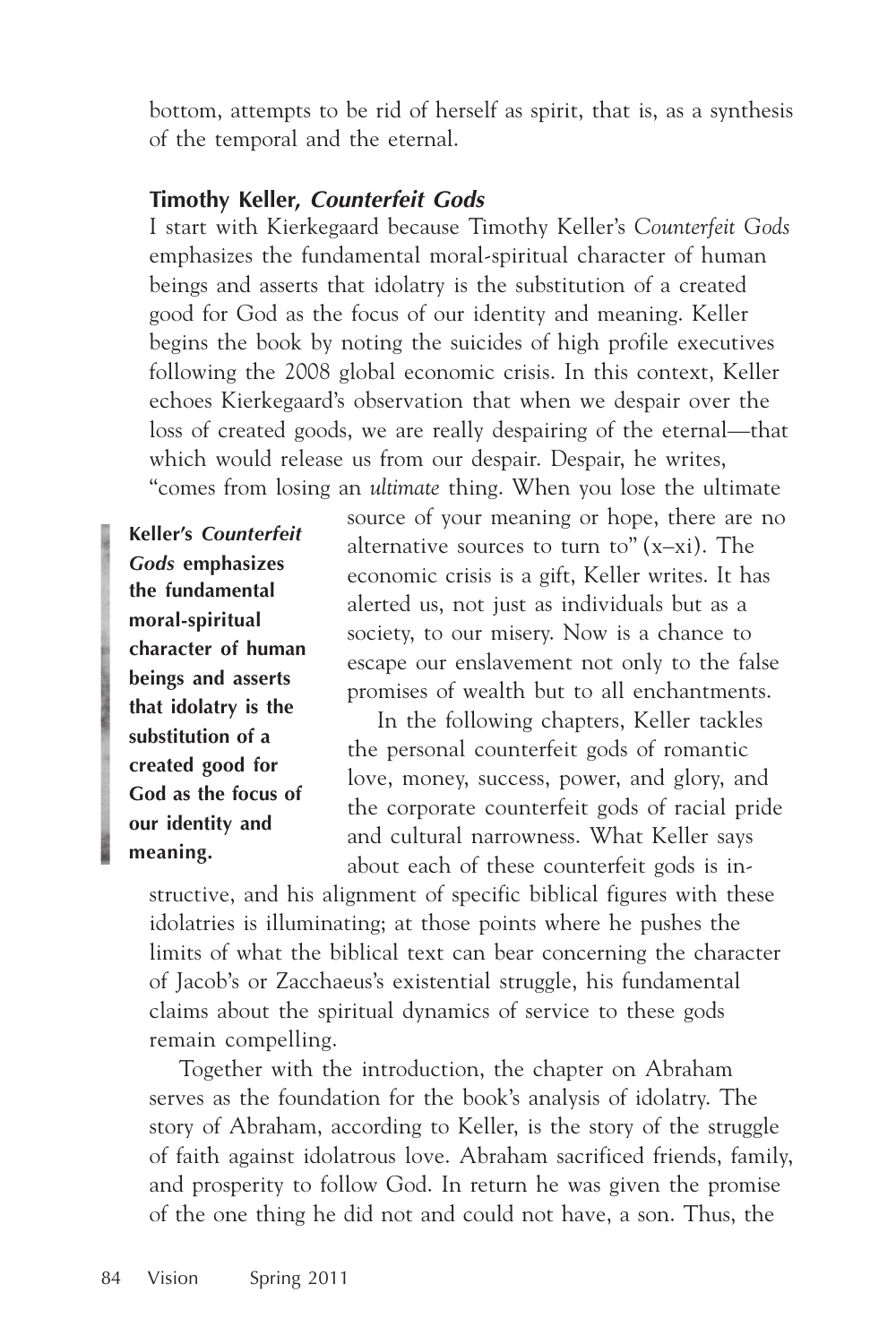birth of Isaac represents both the triumph of Abraham's faith and its point of crisis. Keller writes: "He had waited and sacrificed, and finally his wife had a baby and it was a boy! But the question now was—had he been waiting and sacrificing for God, or for the boy? Was God just a means to an end? To whom was Abraham ultimately giving his heart?" (6).

The point that Keller wants to make is that we all have our Isaacs, created goods for which we have rejected God or for which we are using God. And thus, like Abraham, we must face our Mount Moriah, the moment when the things we love are threatened and we must opt either "for bitterness and despair" or for faith that life and love are found in loving things in God, not apart from God. But Keller works against this point by means of an interesting interpretive decision. He decides that Abraham was commanded to sacrifice Isaac because Isaac had become a counterfeit god. God "was calling in Abraham's debt. His son was going to die for the sins of the family" (10). What happens on Mt. Moriah, however, is that grace triumphs. Isaac is spared. Yet this leaves God's justice unsatisfied. The solution for this difficulty, Keller writes, is Jesus. The ram that was substituted for Isaac prefigures God's only Son, the true substitute for the debt of sin. "The only way that God can be both 'just' (demanding payment of our debt of sin) *and* 'justifier' (providing salvation and grace) is because years later another Father went up another 'mount' called Calvary with his firstborn and offered him there for us all" (18).

The major weakness of Keller's book lies here, in how he sees God in Jesus addressing the idolatrousness of the human heart. In a word, in his interpretation of the story of Abraham, Keller risks turning God into a counterfeit god—not with the claim that we owe God everything, or with the claim that sin introduces a debt we cannot pay on our own, or even with the claim that forgiveness cannot fail to make the destructiveness of sin manifest. The problem lies with how God elicits recognition of these truths.

Keller has given us a God who finds satisfaction for the debt of our ingratitude by taking our firstborn, but who then deflects that debt onto his own son. Thus we are spared—but not without the debt being collected, and not without us duly noting what we have narrowly avoided. It is only *this* god, Keller declares, who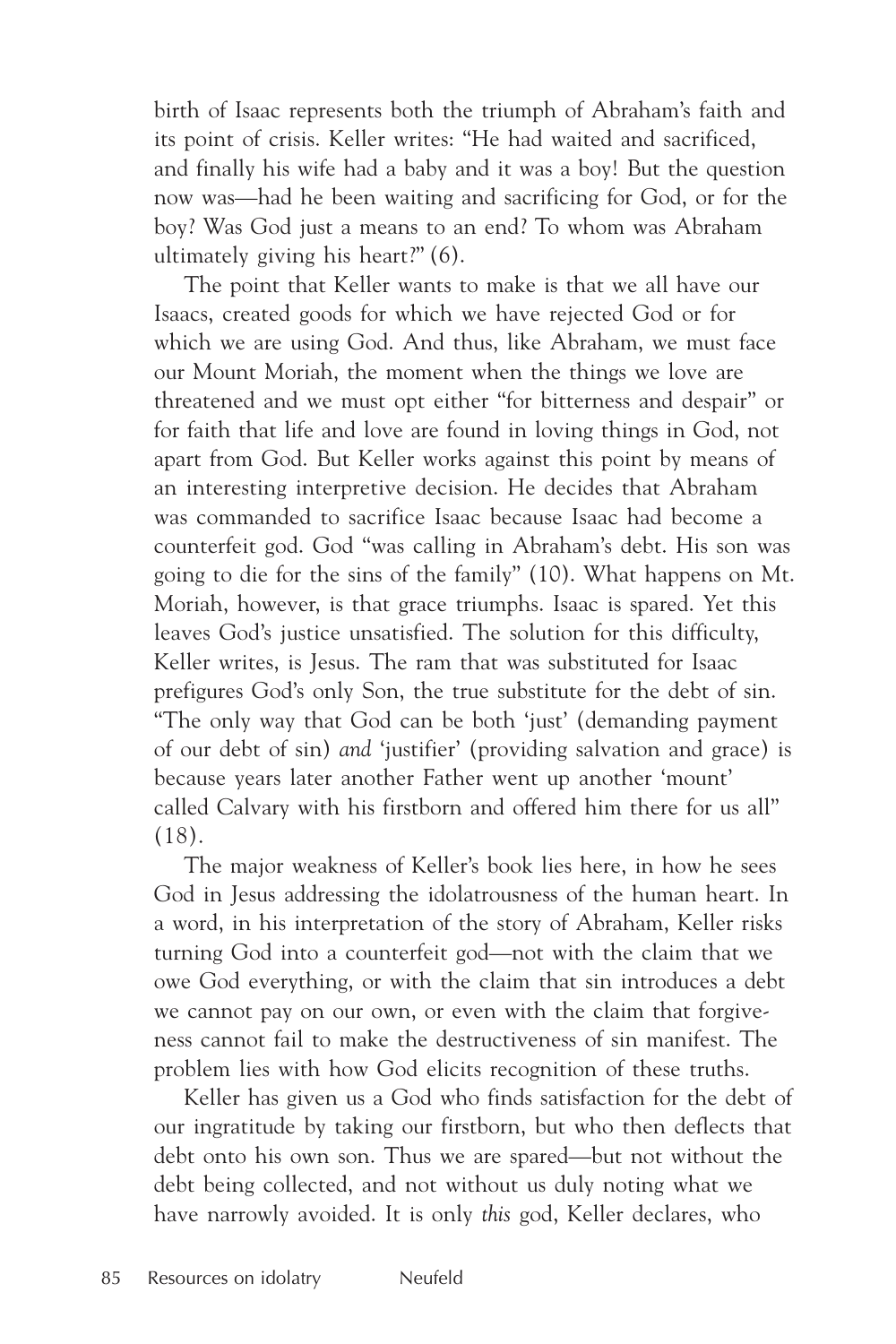assures us that we are truly loved and truly secure. I'm not so sure. These seem like the methods of a pseudo-god, powerful but insecure, competing with others for human loyalty and affection.

Keller could learn from Kierkegaard on the significance of Abraham's sacrifice of Isaac. For Kierkegaard, Abraham is the father of faith because he neither rejected eternal joys for temporal joys nor rejected temporal joys for eternal joys. The person of immediacy follows the first path: blind to the eternal dimensions of the human spirit, he serves the god of his stomach. Socrates exaggeratedly described this person as one who "surrenders to pleasure and sets out in the manner of a four-footed beast, eager to make babies." I mention Socrates because Kierkegaard praises his wisdom. First, Socrates recognized the narrowness of human

**Abraham, having renounced the temporal vindication of love, was nevertheless able, by faith, to re-embrace the temporal. It is for this reason that we find him welcoming Isaac with joyful laughter when God's promise is finally fulfilled.**

existence that does not attend to the transcendent dimensions of goodness and beauty. Second, Socrates recognized that even if we give up the fanciful love of the person of immediacy and embrace a truer form of love, we still face the hard truth that even this love is not rewarded on earth. Thus, Socrates counselled his listeners "to die to the temporal vindication of love by dwelling in higher sufficiency of the love of the eternal."<sup>2</sup>

It is only with Abraham, according to Kierkegaard, that we see the error of this higher wisdom. Like Socrates, Abraham died to the impatient desire to see love rewarded.

He too rested in the higher sufficiency of the love of God. However, unlike Socrates, Abraham did not treat his earthly loves with resignation or ironic detachment.<sup>3</sup> Instead, having renounced the temporal vindication of love, he was nevertheless able, by faith, to re-embrace the temporal. It is for this reason, says Kierkegaard, that we find Abraham welcoming Isaac with joyful laughter when God's promise is finally fulfilled.

What does this review of Kierkegaard have to do with Keller? Jesus is not a solution for a problem in God. He is not God's means of collecting on a debt he is owed so that, now satisfied, he is able to give the mercy he was otherwise unable to give. Rather, the penalty that Jesus suffers is death—the wage of sin, the natural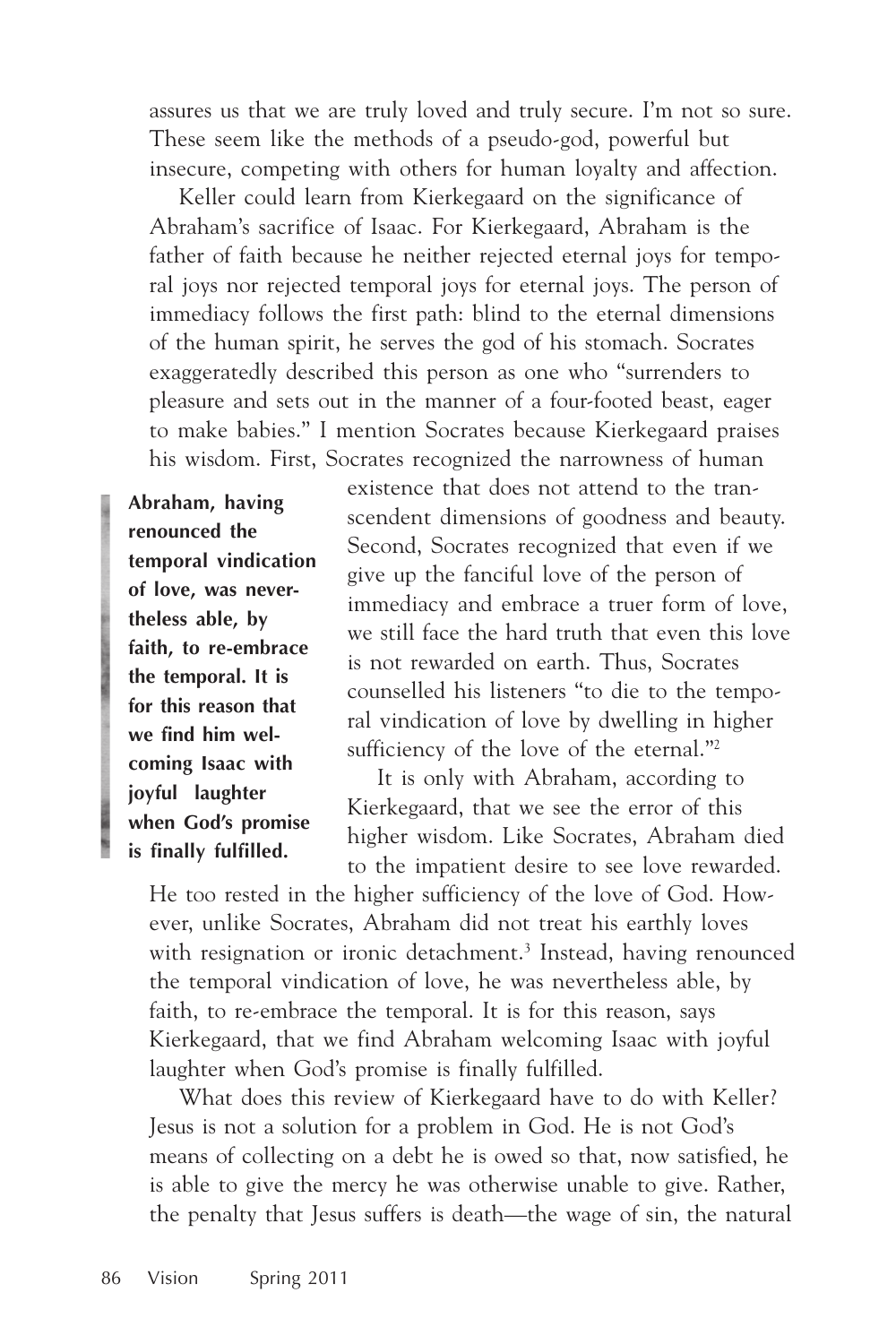consequence of our prideful separation from the source of life and he suffers it at the hands of humans who have fallen so far from the thought of God that they believe physical death is the greatest possible punishment. They do not recognize, as Jesus said upon hearing of Lazarus's death, that "this illness does not lead to death." The illness that leads to death is the egoistic spiritlessness that belongs, in different ways, to both Socrates and the person of immediacy; it is what Abraham, in fear and trembling, triumphed over on Mt. Moriah. For Kierkegaard, the gift of Jesus' atoning presence is that he frees us to enter the ordeal of humble faith that Abraham modeled.

One of the antidotes to the interpretation of Jesus that I have attributed to Keller is an enlarged sense of God's transcendence and sovereignty. Both Marilynne Robinson's *Absence of Mind* and Goode and Campbell's *Crashing the Idols* communicate this powerfully.

#### **Marilynne Robinson, Absence of Mind**

The target of Marilynne Robinson's book *Absence of Mind* is expressed in its title: she is after the baffling modern tendency to assert that the mind is not to be credited or trusted. She singles out Freudianism and Darwinism as two exemplary, and irreconcilable, instances of this tendency. Each in its own way asserts that our experience of the mind—its creativity, its complexity, and its liberty—is illusory. The real forces at play are either genetic imperatives or unconscious drives. Our sense of ourselves as rational, free, reflective agents is a screen thrown up by these deeper elements.

The majority of the book is devoted to Darwinism, but it is important to note that Robinson is not an enemy of evolutionary theory. Her target is narrower, namely, the chortle of triumph that came in response to the discovery of evolution and which continues to be heard today. Charles Darwin was the first to chortle. The opening chapter of his *Descent of Man* (1871) contains this sentence: "It is notorious that man is constructed on the same general type or model as other mammals. All the bones in his skeleton can be compared with corresponding bones in a monkey, bat, or seal. So it is with his muscles, nerves, blood-vessels, and internal viscera."4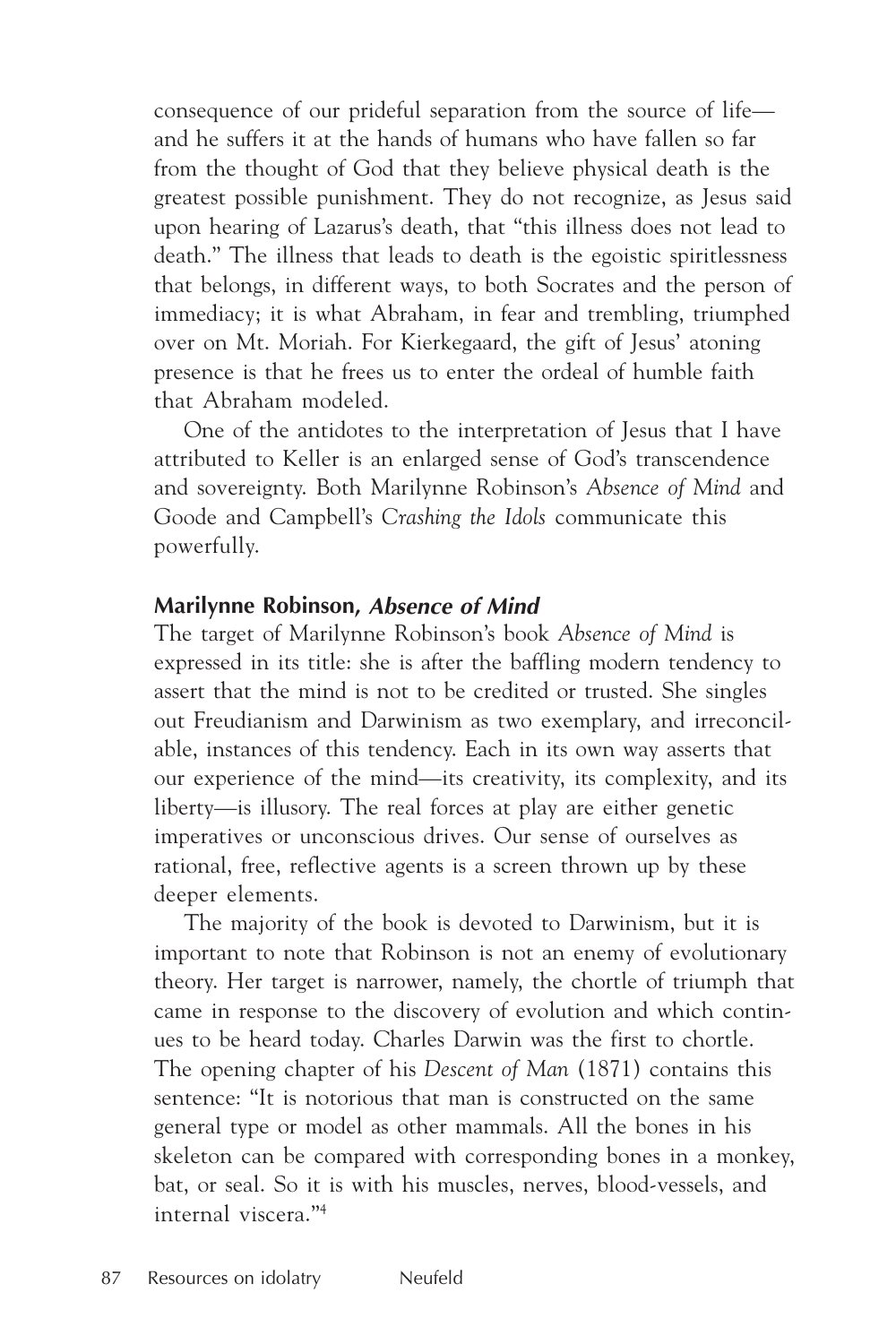The background to Darwin's remark is his belief that Christianity stands or falls on showing that the characteristic activities of humans—our wit, rationality, and morality—belong to our souls, nonmaterial substances created by God and for God, free from the decay and dumbness belonging to matter. Thus, demonstrating the extensive biological similarity of humans to animals, and showing how our characteristic activities are anticipated in primates and other species, deals a decisive blow to religion in general and Christianity in particular. Now we can say good-bye to superstition and anxiety. Now we can say good-bye to Christianity's powerful but hectoring god who jealously promises heaven for those who flatter him and hell for those who do not.

In response, Robinson points out that Darwin and those who have followed him abide by the mind-body dualism they think they have refuted. The evidence is their repeated insistence that because cognition is embodied in the (evolved) brain, we cannot really be concerned to see, know, and love far beyond the limits of any conception of utility. And so from Darwin to today we

**The idolization of substance that has afflicted Christianity has been unthinkingly appropriated by scientists ever since Darwin. The cure for it is a more penetrating wonder served only by openness to divine sovereignty and transcendence.**

have been subjected to comical attempts to explain altruistic behaviour in terms amenable to rational self-interest. "A parent is likely to rescue a child of his own, since that child is presumably the bearer of half his parent's genetic inheritance. . . . To quote Lee Alan Dugatkin, 'If grandchildren are in need of rescue, the net benefit received by the altruist is cut in half.'"5

These perspectives are terribly shortsighted, Robinson contends. Demonstrating that the brain is the site of wit, rationality, and morality does not diminish the spiritual reach of these activities, unless we take a

diminished view of the brain. In other words, it is only "notorious" that we share so much with animals if we think so little of them. But nothing says that we must. Rather than lowering our estimation of our minds, our similarity with other species and the embodiedness of our thinking should raise our estimation of the material universe. "If the mind is the activity of the brain, this means only that the brain is capable of such lofty and astonishing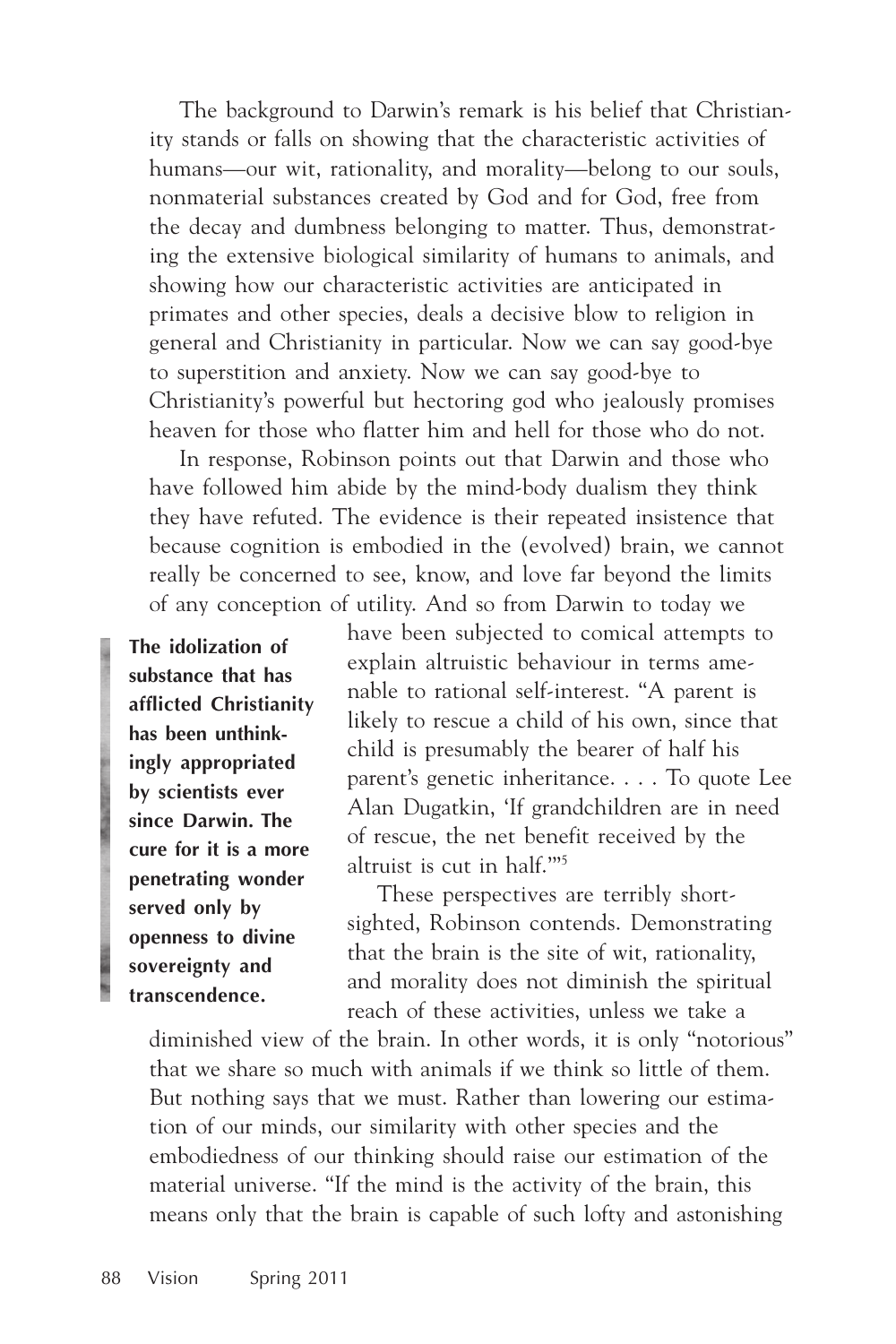things that their expression has been given the names mind, and soul, and spirit. Complex life may well be the wonder of the universe, and if it is, its status is not diminished by the fact that we can indeed bisect it, that we kill it routinely" (112).

Thus, not only have the Darwinists given us self-interested genes, they have given us self-interested genes that are ashamed of themselves and cloak their nakedness through the fine words of *love, sacrifice,* and *moral duty.* In the end, Robinson's claim is that the Darwinists' determination to explain change within and between species in terms of randomness and self-interest, while situating these explanatory categories within a broader narrative about the accidental and unthinking origin of the universe, leaves us with anomalies that only an unscientific commitment to curtailing the capacities of the mind can live with. The idolization of substance that has afflicted Christianity has been unthinkingly appropriated by these scientists. The cure for it is a more penetrating wonder served only by openness to divine sovereignty and transcendence.

#### **Will D. Campbell and Richard C. Goode, Crashing the Idols**

This brings us to *Crashing the Idols*, a book designed to serve as an introduction to the life and thought of Will Campbell. It begins with a biography of Campbell and closes with Richard Goode's explication of Campbell's theological vision. Between these pieces by Goode is a reprint of Campbell's *Race and Renewal of the Church*, a powerful text.

According to Campbell, any attempt to address the problem of race by adopting a humanitarian approach—by which he means one emphasizing law and order, equality, communication, human rights, constitutional process, public schools, the dangers of poverty, and so on—is to work at the level of the symptoms. What needs to be confronted is the disease of sin. What is the sin? It is the denial of God's sovereignty. Campbell writes:

> *When we confess God as Creator and Sovereign who not only brought the world into being but continues to be its sole sustainer and judge, we see that no matter how high man may rise, no matter what legislation we engineer, no matter how loudly he screams "nigger, jew, dago, kike," his final outcome will be that of the mighty*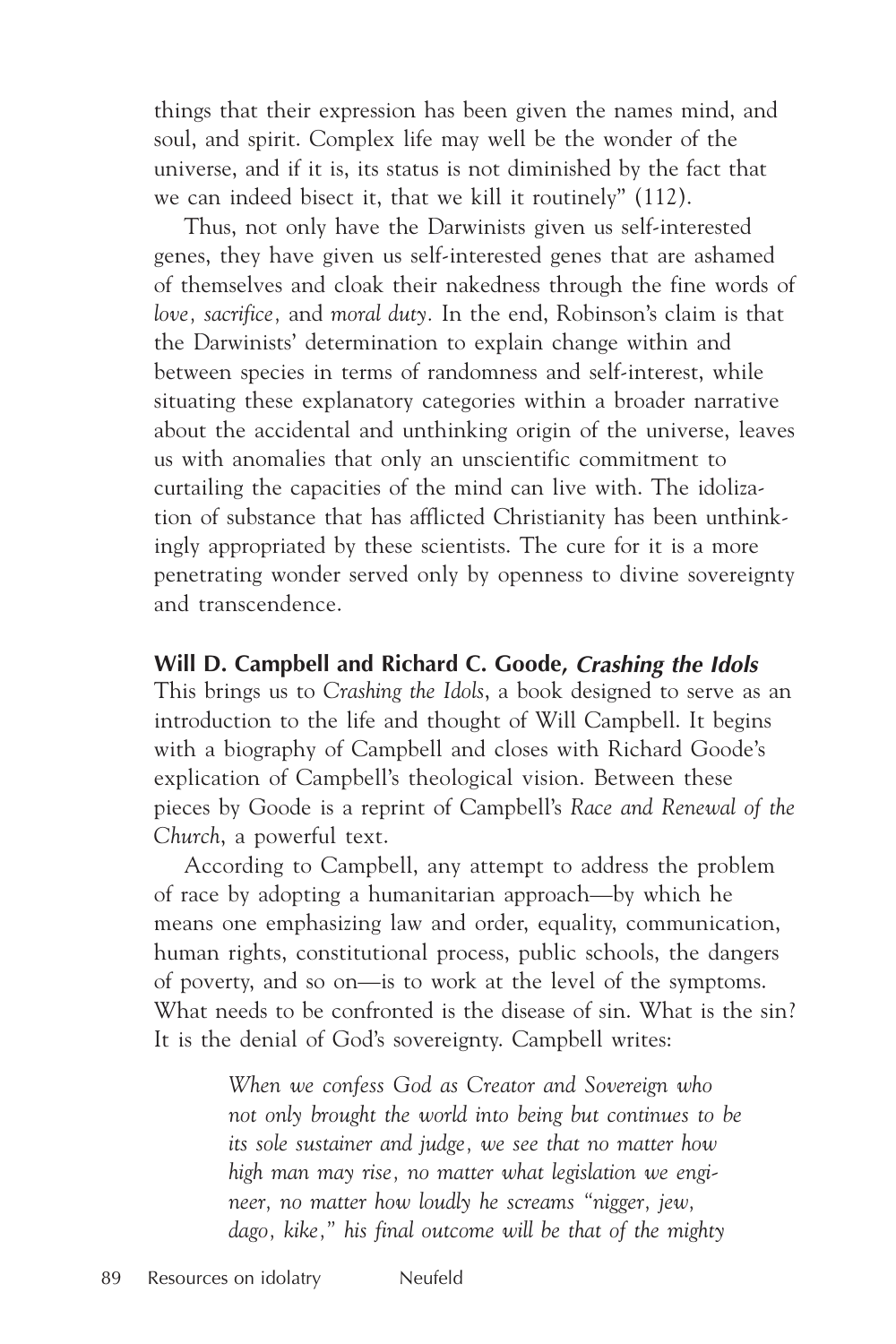*kings of Judah, in the book of the Chronicles and the Kings—Jehoahaz, Joash, Jeroboam.6 Each died and slept with his fathers and another reigned in his stead until he too died and slept with his fathers and another took his vacant throne. To recognize God as Sovereign, Creator, Judge, and Ruler of the universe is to see how weak is the hand of men who must die and sleep with their fathers and go down into the great sepulcher of the earth together with "all sorts and conditions of men" only to be raised and judged by that one Sovereign who is Lord of all* (118– 19).

Campbell opens *Race and Renewal of the Church* by characterizing the work as his effort to say something about which the Bible says nothing. The cause of the Bible's silence is not its ignorance of the issue; it is its principled refusal to legitimate racial catego-

**Here we arrive at the deep tension of Campbell's theological vision. On the one hand, Campbell calls the church to incarnate the reconciliation that Christ has effected. On the other hand, he sees** *all* **institutions as evil.**

ries. The Christian, Campbell writes, does not speak as a white man, a black man, or a red man. Rather, he speaks as "the offspring of a 'peculiar family,' so strange as to be called a *tertium genus*, a third race, a people neither Jew nor Greek, bond nor free, embracing master and slave alike . . . asking only one question of each: Who, do you believe, is this man who is called the Christ?" (77). Race becomes a natural category only when the emphasis is on humans instead of on God, and we betray this rejection of the basis of our common humanity whenever we focus on the

strategies and institutions we might employ to effect reconciliation. We *are* reconciled, Campbell says again and again. We need only abide in the kingdom already established and invite others to do the same.

Here we arrive at the deep tension of Campbell's theological vision. On the one hand, Campbell calls the church to incarnate the reconciliation that Christ has effected. On the other hand, he sees *all* institutions as evil, because what is required to preserve them inevitably conflicts with the other-regarding, sacrificial character of reconciling love. In what sense they are evil, however, is not clear. Is this the kind of evil one must flee from? Or is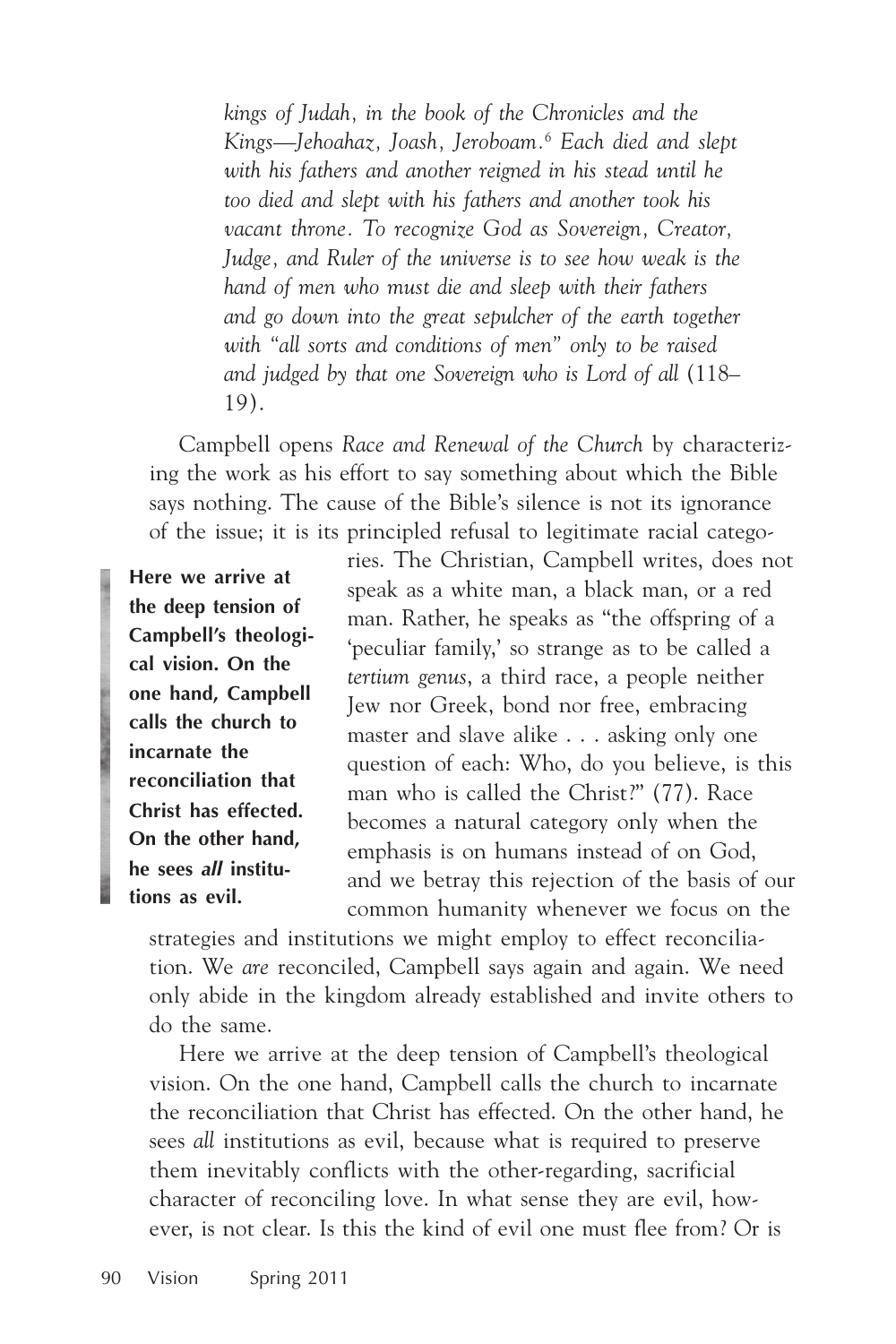it the kind of evil that must be suffered in patience and penitential prayer? More thought needs to be given to the radical antiinstitutionalism belonging to Campbell's theology of the principalities and the powers. But it is clear that it needs to be done in the spirit of Campbell, whose passionate hatred of slavery is matched only by his passionate desire for reconciliation with the enslavers. "The church must stand in love and judgment upon the victim, the victimized, and those, both black and white, who exploit both, for they are all children of God" (90).

### **A compelling picture of the challenge of faith**

Together these three authors give us a compelling picture of the challenge of faith. Robinson's critique reminds us that the devil is the best cure for humanity's preference for the dualism of body and soul over the dualism of Creator and creature. As Augustine noted long ago, the devil is the "fleshliest" of all created things not because he has a body—he does not—but because he is supremely proud and envious. If the body were the problem, we would have to absolve him of all vices. The issue is not the particular substance we are as much as it is the substance of our willing. Accordingly, the ordeal of faith—recognizing that love is not temporally vindicated while being humble enough still "to rally to finitude and its joys"7 —is not done away with by discovering the embodiedness of cognition or the evolution of our species.

Campbell's discussion of race reminds us that the ordeal of faith does not end here. Not only must we confront the challenge of choosing or rejecting faith in a sovereign God, but we also must live with the consequences of faith's rejection by others and ourselves. We must, that is, confront the challenge of choosing or rejecting reconciliation both with those who have acted mercilessly toward us and with those we have acted mercilessly toward. And all this because of Christ: his appearing forces a decision concerning these possibilities without making this decision for us. This is a steep price to pay to avoid idolatry. In its light, the unfreedom of service to counterfeit gods looks liberating.

Those familiar with Keller's *The Reason for God* will know that there Keller affirms substitutionary atonement but denies that Christ was a substitute to satisfy God's wrath. Rather, Christ